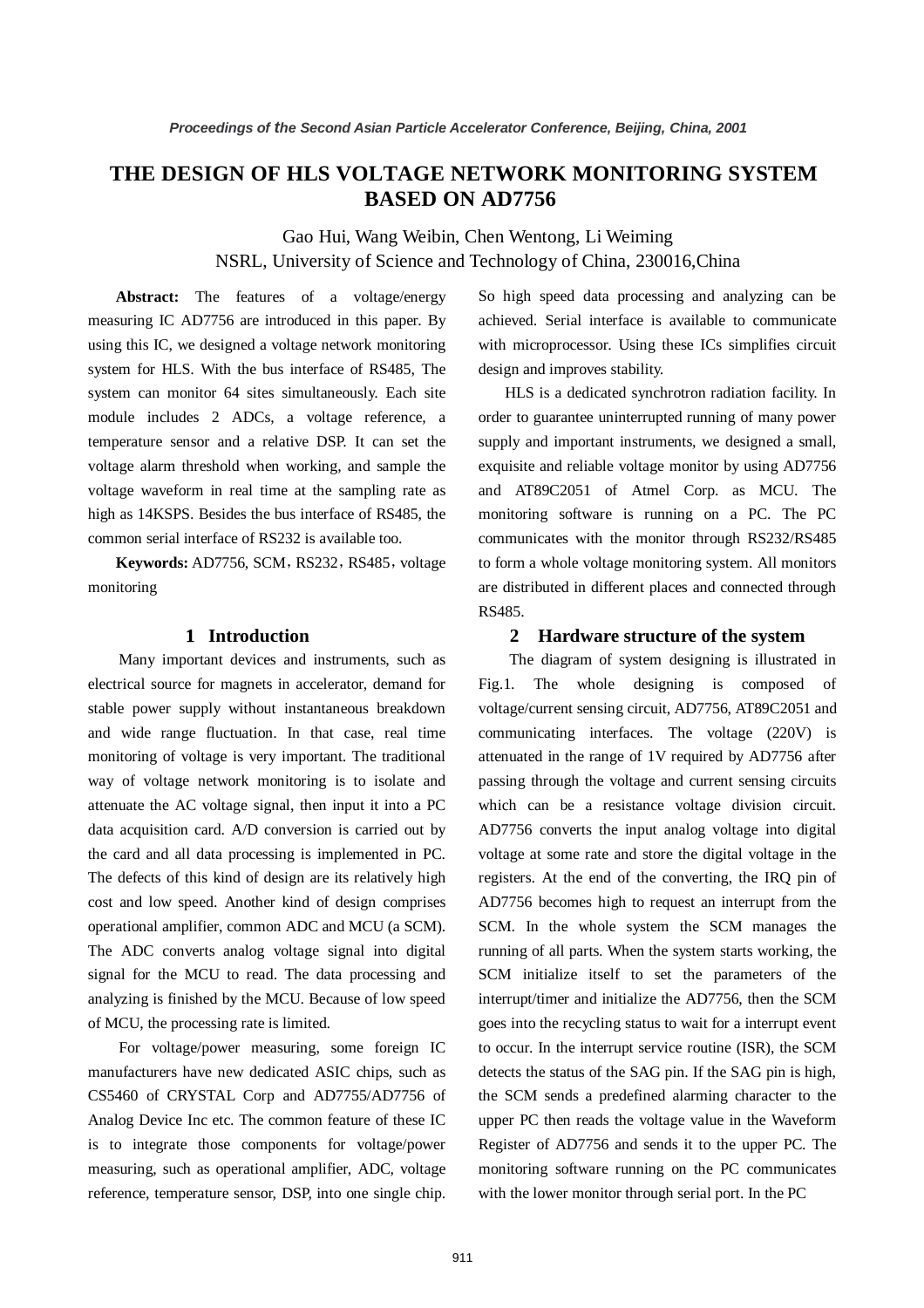

Fig.1 Hardware structure of the system

screen, the current status of monitored voltage is displayed. The alarm voltage threshold value (SAGLVL), SAGCYC value of AD7756 can be set on the PC screen. The real time voltage waveform can be drawn on the screen too with the voltage values sent by the lower monitor.

#### *2.1 Introduction of AD7756*

In this design the key component is AD7756. AT7756 is a voltage/energy measuring IC of Analog Device Inc (ADI) and can be purchased in Nanjing Shijian Corp. The features of AD7756 include:

- Two Analog to Digital Converter (ADC) convert two channels separately.
- Integrated digital signal processor (DSP) makes speedy power calculation possible.
- Several Integrated calibration registers calibrate amplitude, gain, phase of input signal to guarantee more accurate calculation result.
- Four sample rates, 28.8K, 14.4K, 7.2K, 3.4K are optional and selected in relative bit of Mode Register.
- SAG pin is available to indicate the status of voltage amplitude. When the monitored voltage amplitude is below the threshold value, the SAG pin becomes low. The principle of SAG signal generating is shown in Fig.4.

## *2.2 The generation of SAG signal*

One of useful features of AD7756 is its ability of SAG detecting for monitored voltage. As shown in Fig.2,

when the voltage is less than the alarm threshold value( set in SAGLVL[7:0]) for SAGCYC[7:0] half cycles, ( In Fig. 2 SAGCYC=06H) , and the DISSAG bit in Mode register is 0, the SAG pin changes to low level, at the same time the SAG bit in Interrupt Status Register is set to 1. If the SAG bit of Interrupt Mask Register is 0, the IRQ pin becomes low to request an interrupt from the SCM. In this design, it is in the interrupt service routine that the SCM checks whether the monitored voltage is abnormal by detecting SAG pin status.



Fig.2. the generation of SAG signal

#### *2.3 The SCM and communicating interface ICs.*

The SCM we selected is AT89C2051 of Atmel Corp. At89C2051 is a kind of small size SCM with 2 KB Flash ROM, 128 Byte RAM, 5 interrupt sources, a serial port.

This kind of SCM is suitable for simple application. We program it with Franklin C51. C51 language is a kind of C language derived from ANSI C for C51 SCM. Compared with traditional SCM program in assemble